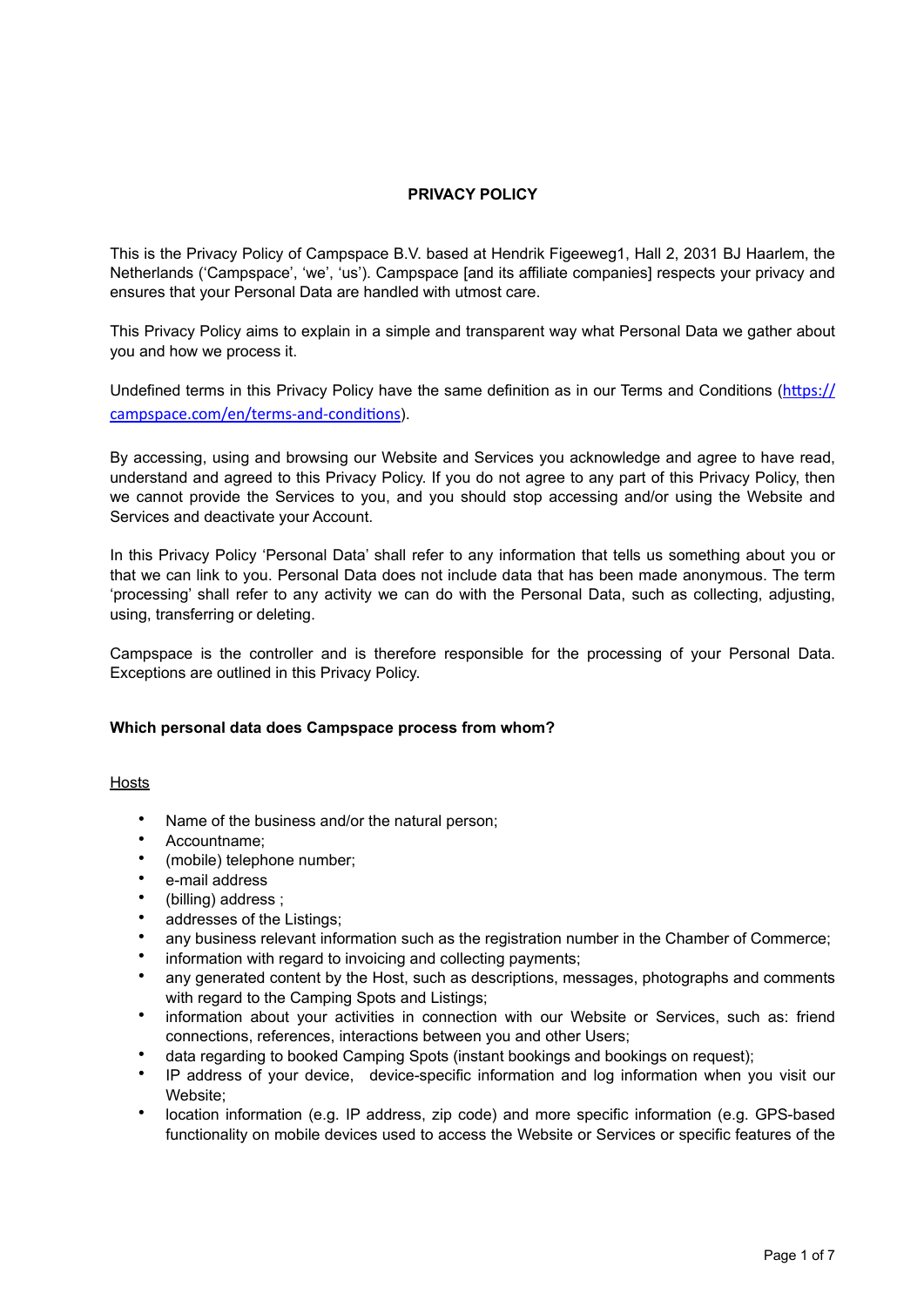Website or Services). If you access the Website or Services through a mobile device and you do not want your device to provide us with location-tracking information, you can disable the GPS or other location-tracking functions on your device, provided your device allows you to do this);

- browser type when you visit our Website;
- cookies and similar techniques as described in our Cookie Policy;
- Personal Data deferred from your social media accounts.

## **Guests**

- name;
- Accountname;
- (mobile) telephone number;
- e-mail address;
- ZIP code and country of origin and/or residence;
- any generated content by the Guest such as descriptions, messages, reviews, photographs and comments;
- information about your activities in connection with our Website or Services, such as: friend connections, references, interactions between you and other Users;
- travel- and booking history and related payments hereto (we will never process you bank account details);
- IP address of your device, device-specific information and log information when you visit our Website;
- location information (e.g. IP address, zip code) and more specific information (e.g. GPS-based functionality on mobile devices used to access the Website or Services or specific features of the Website or Services). If you access the Website or Services through a mobile device and you do not want your device to provide us with location-tracking information, you can disable the GPS or other location-tracking functions on your device, provided your device allows you to do this);
- browser type when you visit our Website;
- cookies and similar techniques as described in our Cookie Policy;
- Personal Data deferred from your social media accounts.

## Third parties who have not created an Account on our Website

Campspace may process personal data of third parties, such as persons who are in contact with us or of whom personal data can be found in our records (i.e. persons who create an Account, have contact with us or visit our Website).

- name;
- (mobile) telephone number;
- e-mail address:
- IP address of your device, device-specific information and log information when you visit our Website;
- location information (e.g. IP address, zip code) and more specific information (e.g. GPS-based functionality on mobile devices used to access the Website or Services or specific features of the Website or Services). If you access the Website or Services through a mobile device and you do not want your device to provide us with location-tracking information, you can disable the GPS or other location-tracking functions on your device, provided your device allows you to do this);
- browser type when you visit our Website;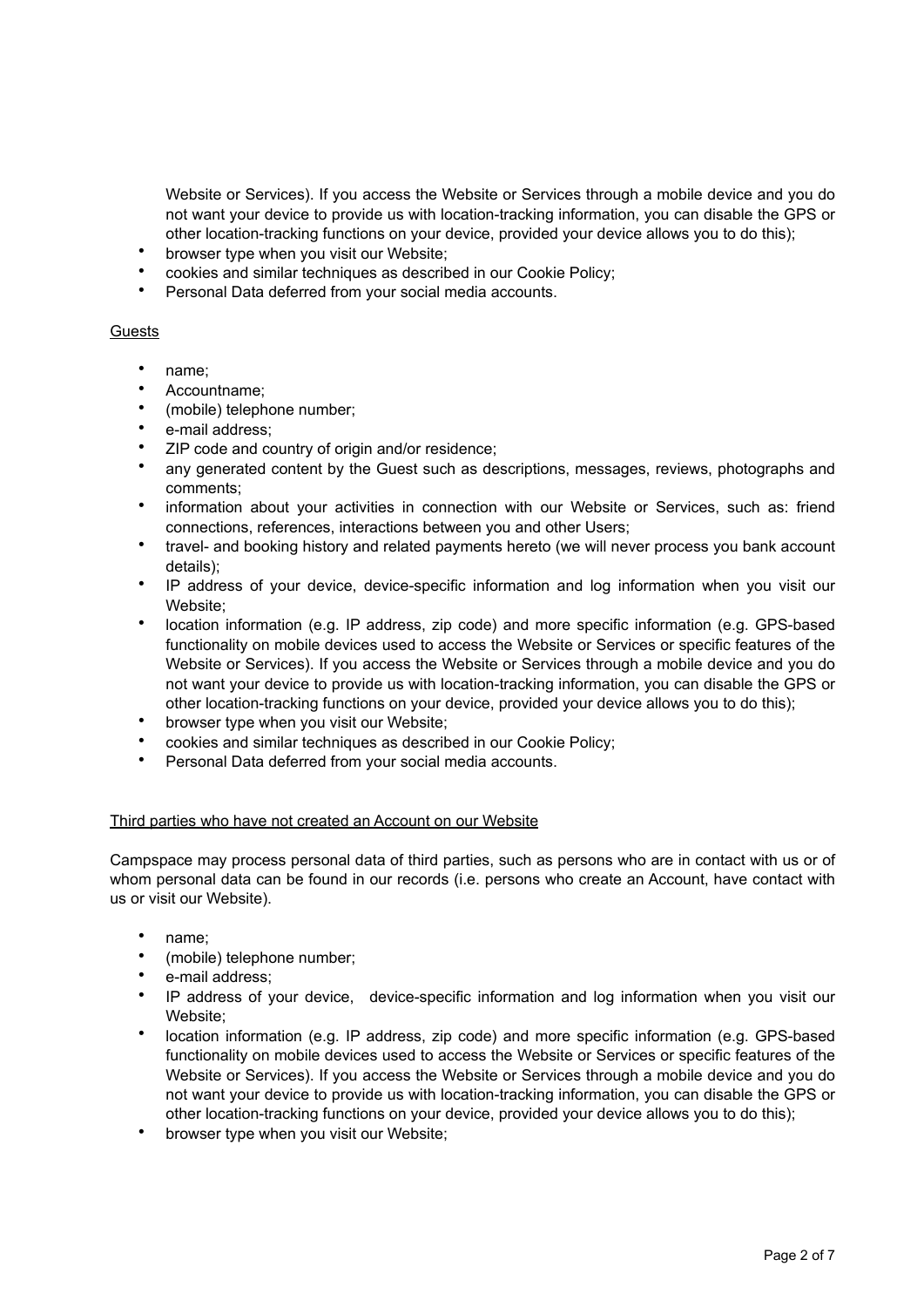- cookies and similar techniques as described in our Cookie Policy
- Personal Data deferred from your social media accounts.

## **Grounds and purposes for processing of your Personal Data**

We only process your Personal Data based on one of more of the following legal grounds and for the following purposes:

- 1. with your consent;
	- To improve our Website and Services.
	- For marketing activities.
	- To link your Account to one of more of your social media accounts.
	- To share content on your social media accounts and/or to share content with your friends.
	- To send you our digital newsletter and other marketing updates.
	- To participate in contests, promotions or surveys.
	- To request our support.
	- To create Camping Spot Listings.
- 2. when it is necessary for the performance of a contract with you;
	- To invoice and collect payments; to provide the payment services on our Website.
	- To perform our Services.
	- To make a booking or to accept a booking.
	- To perform our obligations under the contract we have with you.
	- To request our support.
- 3. when it is necessary for our legitimate interests;
	- To improve our Website and Services.
	- To monitor our Website and Services, to detect and prevent fraud and other illegal or unwanted activities.
	- For marketing activities.
	- To generate statistics and anonymous data.<br>• To resolve service discuptions as well as for
	- To resolve service disruptions as well as for security reasons.
- 4. when it is necessary for the compliance with our legal obligations;
	- To monitor our Website and Services, to detect and prevent fraud and other illegal or unwanted activities.
	- To comply with any of our legal and statutory obligations.

### **Third parties websites**

Please note that our Website contains links to third parties websites, such as social media platforms. Campspace is not responsible and does not accept any liability with regard to these third parties websites. We suggest you to read the applicable privacy policies of these third parties.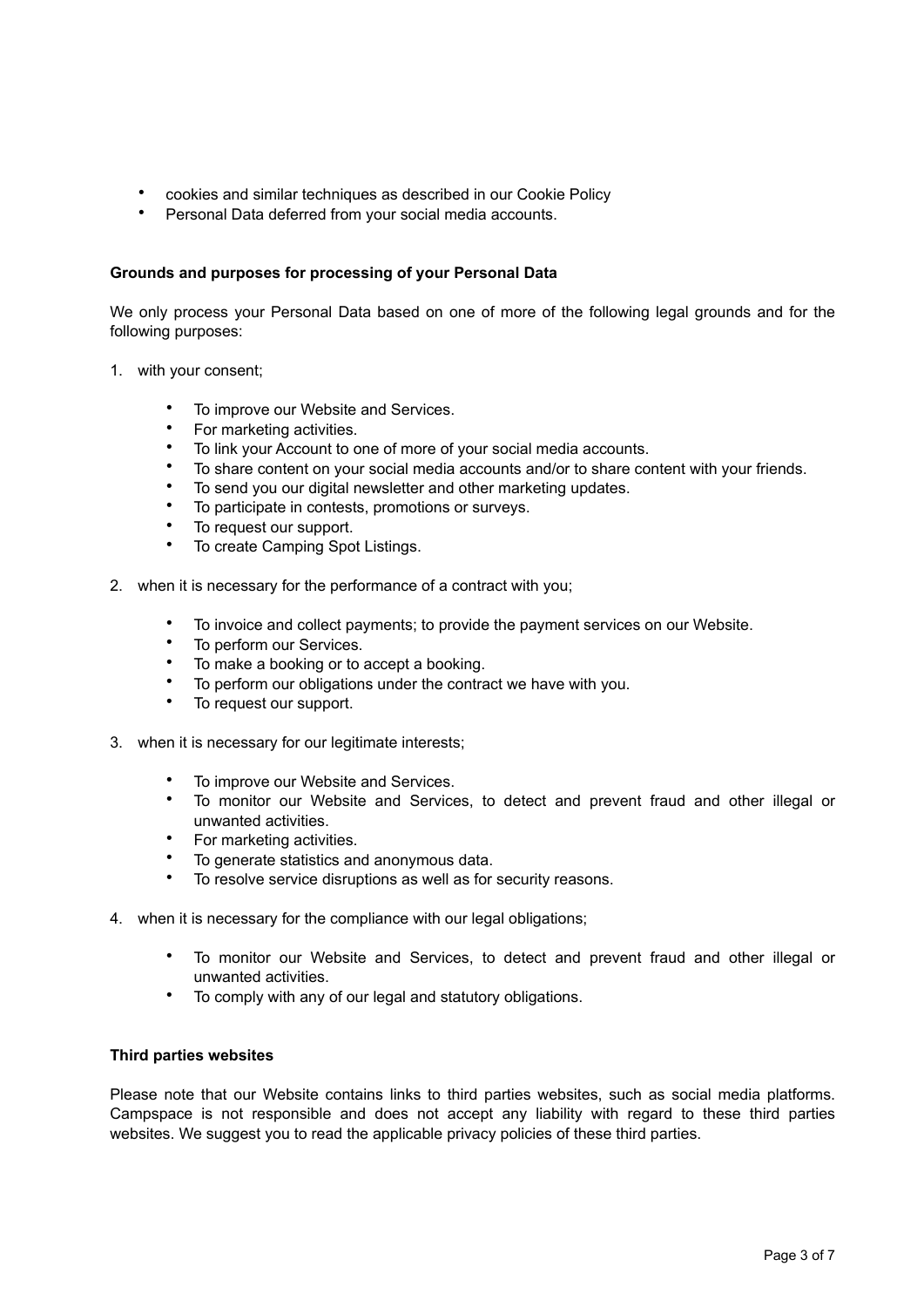### **Children**

Only people over 18 years can create an Account on our Website. Children need particular protection when processing their Personal Data because they may be less aware of the risks involved. We do not process any Personal Data of children below the age of 18. If you think we have processed any Personal Data of children below the age of 18, please contact us via the contact details below. We will after such notice, reasonably, end the processing of such data as soon as possible and delete al the processed Personal Data from our systems.

### **Sharing Personal Data with third parties**

#### Service providers (processors)

We involve external service providers with tasks such as sales and marketing services, hosting and programming. All those service providers are processors of Personal Data on our behalf. We have chosen those service providers carefully and monitor them on a regular basis. All services providers are obligated to maintain confidentially and to enter a data processing agreement with us, to ensure that those service providers handle Personal Data with the utmost care and to comply with all the applicable data protection laws.

#### Third parties (no processors)

- we will share your Personal Data within our company such as with parent companies and/or our subsidiaries;
- third parties that perform (a) certain aspect(s) of your booking;
- when your request to book a Camping Spot is accepted by the Host or when you accept a Guest's request to book your Camping Spot, we will disclose your name and telephone number to the Host in case it is necessary for your booking;
- in some cases we might share your Personal Data with other Users of our Website or Servies;
- social media platforms to which you have linked your Account;
- our business partners in order to show you relevant advertisements on our Website;
- courts, government institutions, regulators and other authorities where required by law or with your consent.

Principally, your Personal Data is transferred to other controllers only if required for the fulfilment of a contractual obligation, or if we or a third party, have a legitimate interest in the data transfer, or if you have given your consent. Additionally, while this is unlikely, we may be required to disclose Personal Data by a court order or to comply with other legal or regulatory requirements.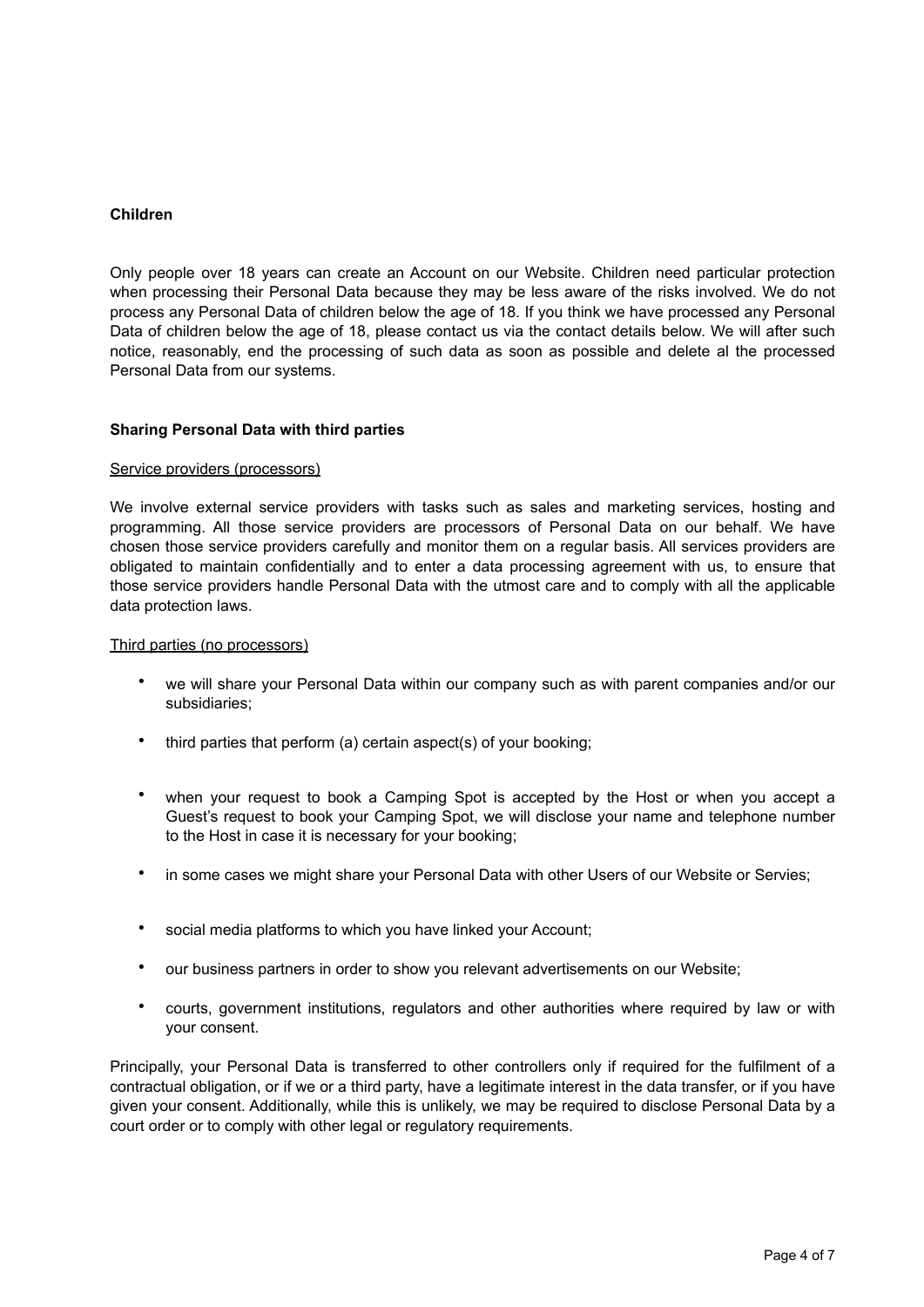# **Storage of Personal Data**

We only store your Personal Data within the territory of European Economic Area ("EEA").

## **Transfer of Personal Data outside the EEA**

We may transfer your Personal Data to recipients located outside the EEA into so called third countries, such as the United States of America. In such cases, prior to the transfer appropriate safeguards will be adopted in order to ensure an appropriate level of data protection and/or we ask for your consent to such transfer. We aim to anonymize Personal Data as much as possible prior to the transfer of Personal Data outside the EEA.

## **Retention period**

We will store your Personal Data as long it is necessary for the purpose, we initially required it, unless we are required by a legal obligation to store your Personal Data for a longer period. More specifically the retention periods are listed below. This list is not exhaustive.

- we will delete your Personal Data if your account has been inactive for 36 months
- we will delete your Personal Data within 7 days if you have withdrawn your consent
- we will delete your Personal Data within 7 days if you have deleted your Account

The above mentioned retention periods can be extended if statutory retention obligations apply or will apply.

Despite the retention periods, we will keep anonymous and/or statistical data that does not contain Personal Data for our own legitimate interests.

## **Security**

We take all the appropriate technical and organizational measures that will protect the Personal Data from being destroyed, lost, modified or accessed without authorization. To ensure the security of your Personal Data, we have taken the following technical and organizational measures. This list is not exhaustive:

- Personal Data are stored within the EEA;
- wherever it is possible, two-factor authentication is enabled:
- we use encryption for the exchange of Personal Data;
- we make use of encrypted Security Shell (SSH) services;
- our systems are constantly checked for suspicious behavior via monitoring;
- we make use of firewalls and anti-virus software to protect our systems and services;
- if required by law, we will subject any new system to a data protection impact assessment;
- every new system we consider adopting must be tested in advance for the principles of privacy by design and privacy by default;
- Only authorized personnel are permitted to access Personal Data in the course of their work.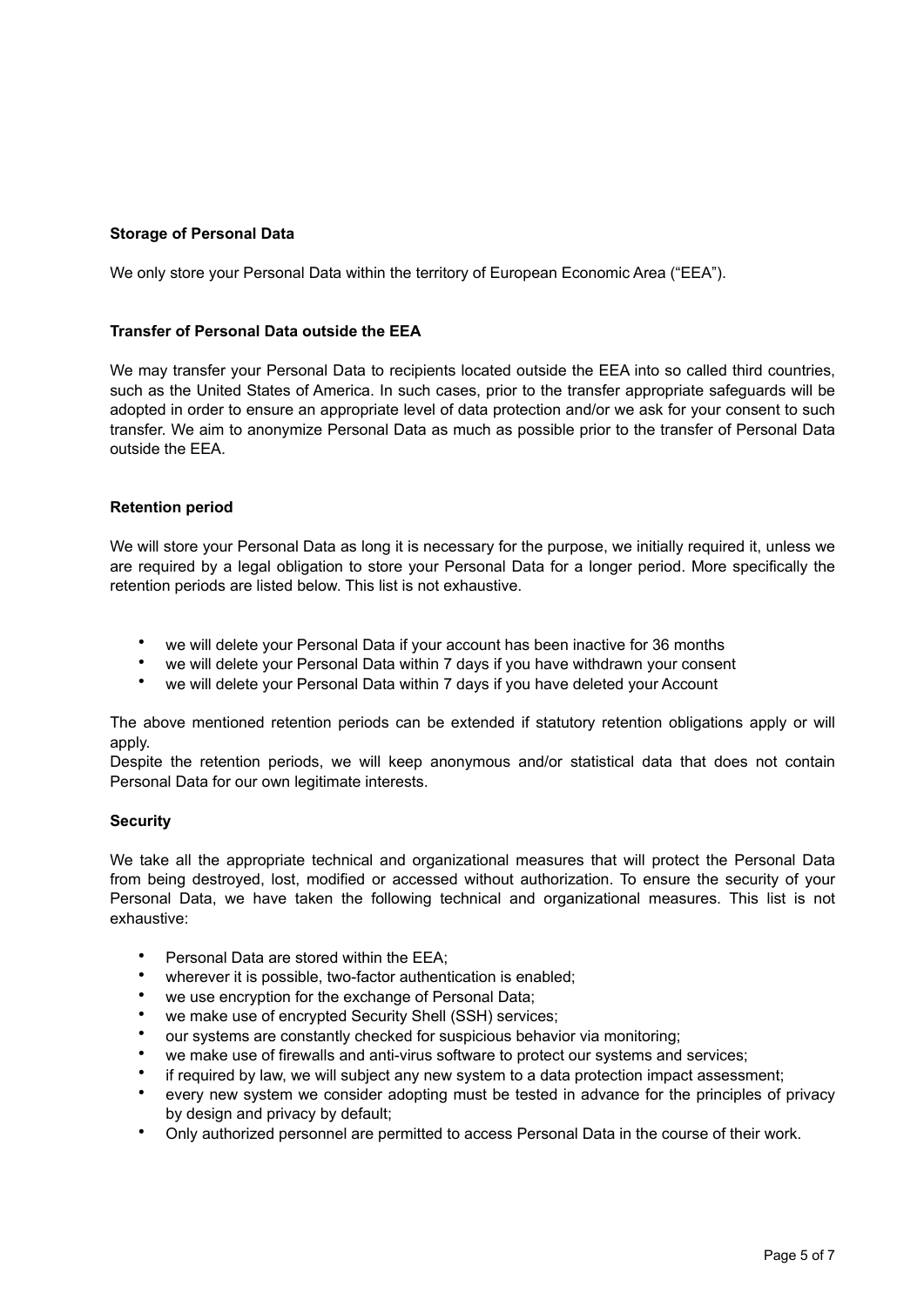Our security measures are, pursuant to technological process, constantly being improved.

## **Your rights**

If your Personal Data is processed by us, you have the following privacy rights:

1. right to withdraw your consent;

You have the right to withdraw your consent at any time. Please note that the withdrawal of your consent does not affect the lawfulness of any processing activities based on such consent before its withdrawal.

2. right of data access;

You have the right to ask us for an overview of the Personal Data that we process of you.

3. right to rectification;

You have the right to obtain the rectification of inaccurate Personal Data;

4. right to erasure (right to be forgotten);

You have the right to request us to delete all the Personal Data we have processed about you when there are no legitimate grounds for retaining it.

5. right to restriction of processing;

You have the right to restrict the processing of your Personal Data when you dispute the accuracy of the Personal Data, the processing is unlawfully, we do not need the Personal Data any longer but you want to keep it for use in a legal claim and when you have objected to us processing your Personal Data for our own legitimate interests.

6. right to data portability;

You have the right to request us to transfer your Personal Data electronically to you in a commonly used and machine readable format.

7. right to object to processing of your Personal Data;

You have the right to object to the processing of your Personal Data if you do not agree with the way how we process it.

8. right to lodge complaint with the Dutch Data Protection Authority;

You have the right to lodge a complaint with t the Dutch Data Protection Authority.